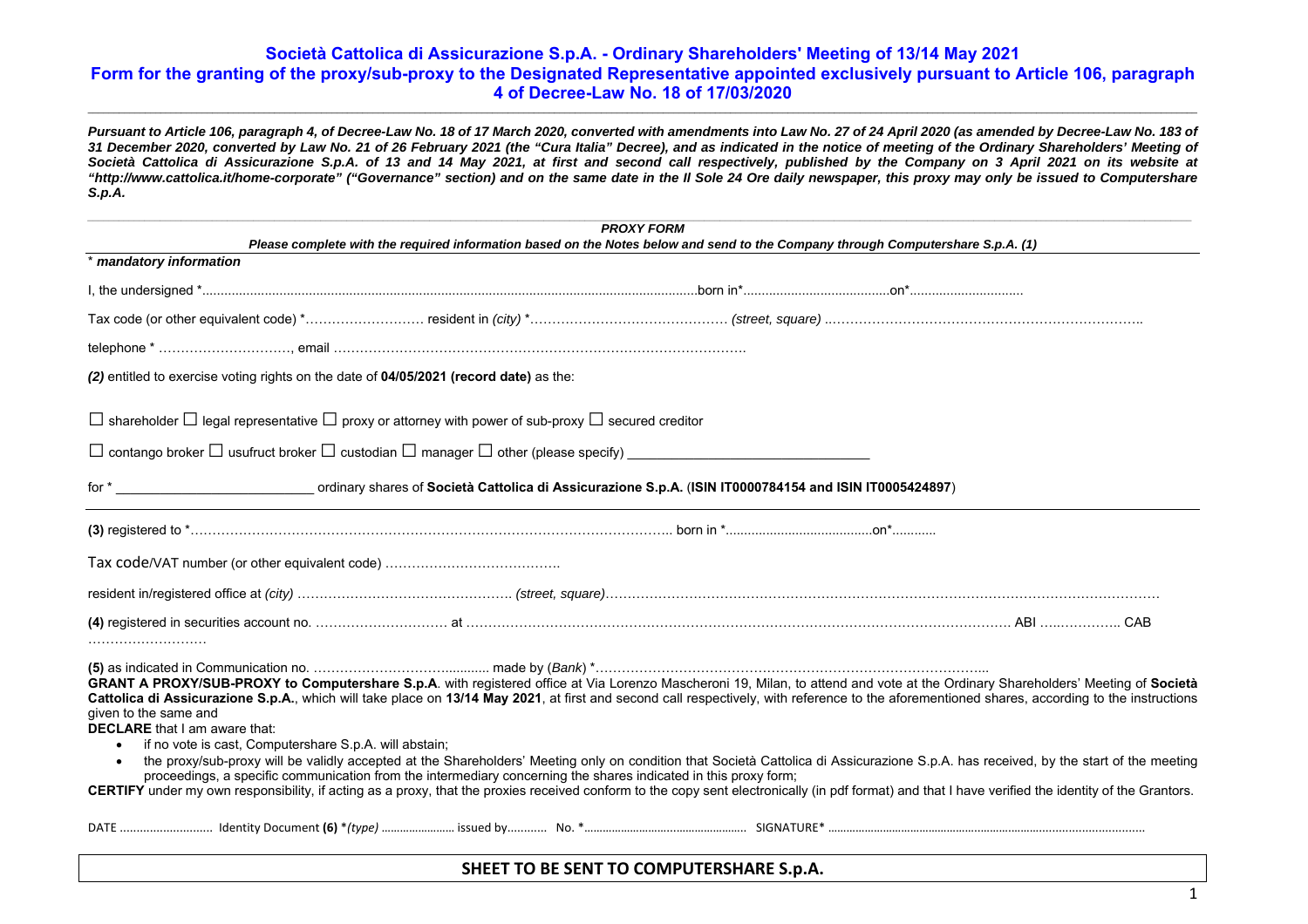## **Società Cattolica di Assicurazione S.p.A. - Ordinary Shareholders' Meeting of 13/14 May 2021**

**Form for the granting of the proxy/sub-proxy to the Designated Representative appointed exclusively pursuant to Article 106, paragraph** 

### **4 of Decree-Law No. 18 of 17/03/2020**

*VOTING INSTRUCTIONS* 

*(Part intended only for the Designated Representative to be transmitted to Computershare S.p.A. – Tick the boxes, following the instructions in the Notes)* 

I, the undersigned,  $(7)$ 

GRANT a proxy to the Designated Representative to vote in accordance with the following instructions (8) at the above-mentioned Shareholders' Meeting:

|                                    | <b>VOTING</b><br><b>INSTRUCTIONS</b> |
|------------------------------------|--------------------------------------|
| <b>RESOLUTIONS PUT TO THE VOTE</b> | $(F)$ For:<br>Against:               |
|                                    | (A) Abstained.                       |

| 1. Approval of the new Shareholders' Meeting Regulations.                                                  |      |     |                     | <b>VOTING</b><br><b>INSTRUCTIONS</b> |  |  |
|------------------------------------------------------------------------------------------------------------|------|-----|---------------------|--------------------------------------|--|--|
| <b>Section A</b> – vote for resolution proposed by the management body $(9)$                               |      |     |                     |                                      |  |  |
| Section A2 – vote for proposal published pursuant to Article 126-bis of the TUF (10)                       |      |     |                     |                                      |  |  |
| Sections B and C                                                                                           | Conf | Rev | Mod-VOTING          |                                      |  |  |
|                                                                                                            |      |     | <b>INSTRUCTIONS</b> |                                      |  |  |
| $B$ – vote for unknown circumstances (11)                                                                  | Conf | Rev |                     |                                      |  |  |
| C – vote for amendment/addition presented at the Shareholders' Meeting by the Chairman of the Meeting (12) | Conf | Rev |                     |                                      |  |  |

| 2. Approval of the 2020 financial statements and accompanying report, with consequent and related resolutions. |      |     |                     | <b>VOTING</b><br><b>INSTRUCTIONS</b> |  |
|----------------------------------------------------------------------------------------------------------------|------|-----|---------------------|--------------------------------------|--|
| <b>Section A</b> – vote for resolution proposed by the management body $(9)$                                   |      |     |                     |                                      |  |
| Section A2 – vote for proposal published pursuant to Article 126-bis of the TUF (10)                           |      |     |                     |                                      |  |
| Sections B and C                                                                                               | Conf | Rev | Mod-VOTING          |                                      |  |
|                                                                                                                |      |     | <b>INSTRUCTIONS</b> |                                      |  |
| $B$ – vote for unknown circumstances (11)                                                                      | Conf | Rev |                     |                                      |  |
| C – vote for amendment/addition presented at the Shareholders' Meeting by the Chairman of the Meeting (12)     | Conf | Rev |                     |                                      |  |

| 3. Determination of the number of members of the Board of Directors for financial years 2021-2023 pursuant to Article 19 of the Articles<br>of Association. |      |     |                                   | <b>VOTING</b><br><b>INSTRUCTIONS</b> |  |  |  |
|-------------------------------------------------------------------------------------------------------------------------------------------------------------|------|-----|-----------------------------------|--------------------------------------|--|--|--|
| <b>Section A</b> – vote for resolution proposed by the management body $(9)$                                                                                |      |     |                                   |                                      |  |  |  |
| <b>Section A2</b> – vote for proposal published pursuant to Article 126-bis of the TUF (10)                                                                 |      |     |                                   |                                      |  |  |  |
| Sections B and C                                                                                                                                            | Conf | Rev | Mod-VOTING<br><b>INSTRUCTIONS</b> |                                      |  |  |  |
| $B$ – vote for unknown circumstances (11)                                                                                                                   | Conf | Rev |                                   |                                      |  |  |  |
| C – vote for amendment/addition presented at the Shareholders' Meeting by the Chairman of the Meeting (12)                                                  | Conf | Rev |                                   |                                      |  |  |  |

*DATE \_\_\_\_\_\_\_\_\_\_\_\_\_\_\_\_\_\_\_\_\_\_ SIGNATURE\_\_\_\_\_\_\_\_\_\_\_\_\_\_\_\_\_\_\_\_\_\_\_\_\_\_\_\_\_\_\_\_\_\_\_\_*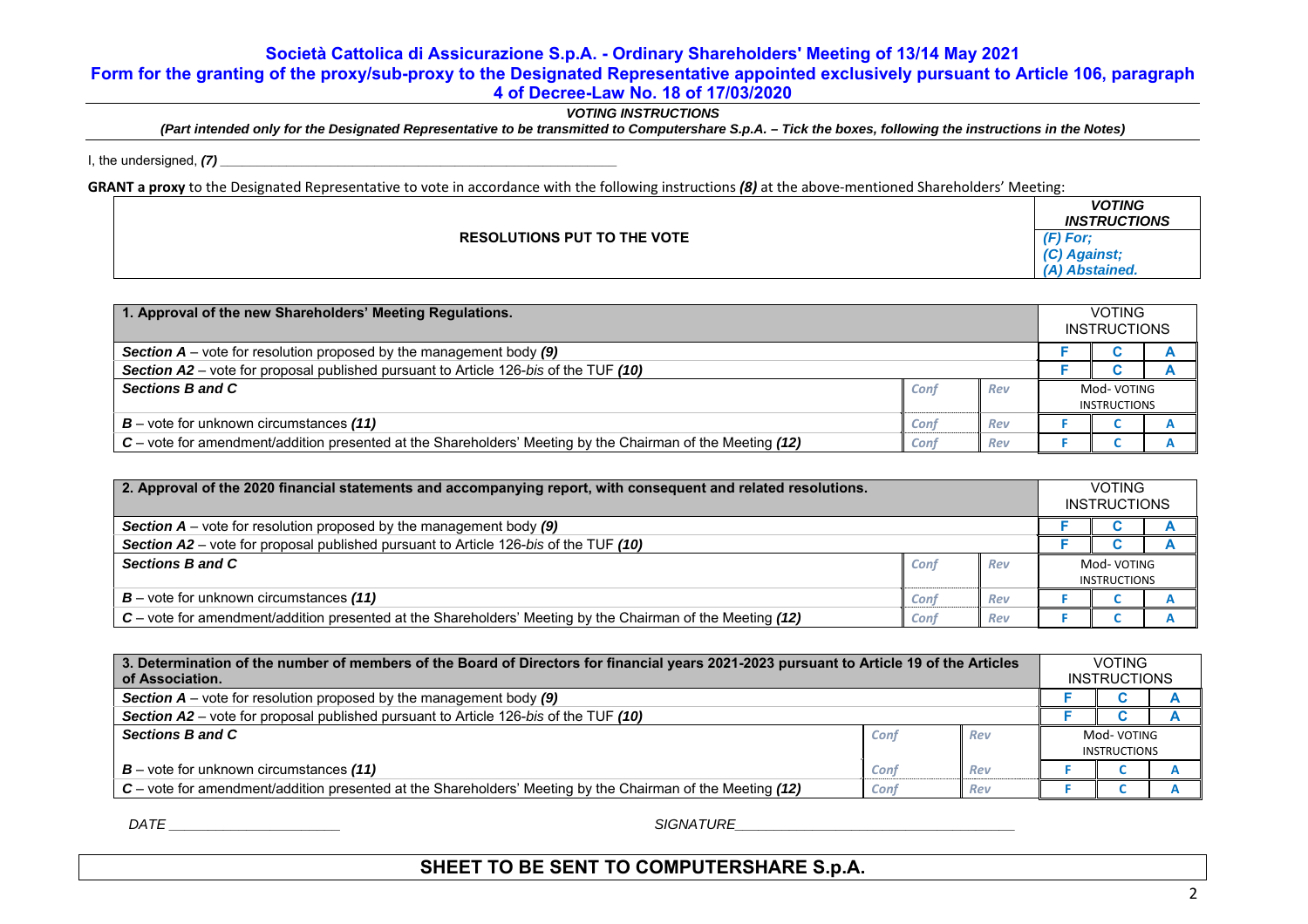| 4. Appointment of the members of the Board of Directors and Management Control Committee for financial years 2021-2023.                            |      |     |                                    | <b>VOTING</b><br><b>INSTRUCTIONS</b> |  |  |
|----------------------------------------------------------------------------------------------------------------------------------------------------|------|-----|------------------------------------|--------------------------------------|--|--|
| <b>Section A</b> – vote For the slate (or proposal) with the number to be indicated in the adjacent box or Against or Abstained for all slates (9) |      |     |                                    |                                      |  |  |
| Sections B and C                                                                                                                                   | Conf | Rev | Mod- VOTING<br><b>INSTRUCTIONS</b> |                                      |  |  |
| $B$ – vote for unknown circumstances (11)                                                                                                          | Conf | Rev |                                    |                                      |  |  |
| C – vote for amendment/addition presented at the Shareholders' Meeting by the Chairman of the Meeting (12)                                         | Conf | Rev |                                    |                                      |  |  |

| 5. Determination of the remuneration of members of the Board of Directors and Management Control Committee related attendance<br>allowance for financial years 2021-2023. |      |     |                     | <b>VOTING</b><br><b>INSTRUCTIONS</b> |  |  |
|---------------------------------------------------------------------------------------------------------------------------------------------------------------------------|------|-----|---------------------|--------------------------------------|--|--|
| <b>Section A</b> – vote for resolution proposed by the management body $(9)$                                                                                              |      |     |                     |                                      |  |  |
| Section A2 – vote for proposal published pursuant to Article 126-bis of the TUF (10)                                                                                      |      |     |                     |                                      |  |  |
| Sections B and C                                                                                                                                                          | Conf | Rev |                     | Mod-VOTING                           |  |  |
|                                                                                                                                                                           |      |     | <b>INSTRUCTIONS</b> |                                      |  |  |
| $B$ – vote for unknown circumstances (11)                                                                                                                                 | Conf | Rev |                     |                                      |  |  |
| C – vote for amendment/addition presented at the Shareholders' Meeting by the Chairman of the Meeting (12)                                                                | Conf | Rev |                     |                                      |  |  |

| 6. Report on the Remuneration Policy and Remuneration                                                                                                                                                                           |      |     |                                    | <b>VOTING</b><br><b>INSTRUCTIONS</b> |  |  |
|---------------------------------------------------------------------------------------------------------------------------------------------------------------------------------------------------------------------------------|------|-----|------------------------------------|--------------------------------------|--|--|
| 6a. Approval of the first section of the Report on Remuneration Policy and Remuneration, pursuant to Article 123-ter, paragraph 3, of<br>Legislative Decree No. 58/1998 and Articles 41, 59 and 93 of IVASS Regulation 38/2018. |      |     |                                    |                                      |  |  |
| <b>Section A</b> – vote for resolution proposed by the management body $(9)$                                                                                                                                                    |      |     |                                    |                                      |  |  |
| <b>Section A2</b> – vote for proposal published pursuant to Article 126-bis of the TUF (10)                                                                                                                                     |      |     |                                    |                                      |  |  |
| Sections B and C                                                                                                                                                                                                                | Conf | Rev |                                    | Mod- VOTING<br><b>INSTRUCTIONS</b>   |  |  |
| $B$ – vote for unknown circumstances (11)                                                                                                                                                                                       | Conf | Rev |                                    |                                      |  |  |
| $C$ – vote for amendment/addition presented at the Shareholders' Meeting by the Chairman of the Meeting (12)                                                                                                                    | Conf | Rev |                                    |                                      |  |  |
| 6b. Resolution on the second section of the Report on Remuneration Policy and Remuneration, pursuant to Article 123-ter, paragraph 6,<br>of Legislative Decree No. 58/1998.                                                     |      |     |                                    |                                      |  |  |
| <b>Section A</b> – vote for resolution proposed by the management body $(9)$                                                                                                                                                    |      |     |                                    |                                      |  |  |
| <b>Section A2</b> – vote for proposal published pursuant to Article 126-bis of the TUF (10)                                                                                                                                     |      |     |                                    |                                      |  |  |
| Sections B and C                                                                                                                                                                                                                | Conf | Rev | Mod- VOTING<br><b>INSTRUCTIONS</b> |                                      |  |  |
| $B$ – vote for unknown circumstances (11)                                                                                                                                                                                       | Conf | Rev |                                    |                                      |  |  |
| C – vote for amendment/addition presented at the Shareholders' Meeting by the Chairman of the Meeting (12)                                                                                                                      | Conf | Rev |                                    |                                      |  |  |

 $\mathsf{DATE}$  gradient and the set of the set of the set of the set of the set of the set of the set of the set of the set of the set of the set of the set of the set of the set of the set of the set of the set of the set of t

SHEET TO BE SENT TO COMPUTERSHARE S.p.A. *COMPUTERSHARE S.p.A.*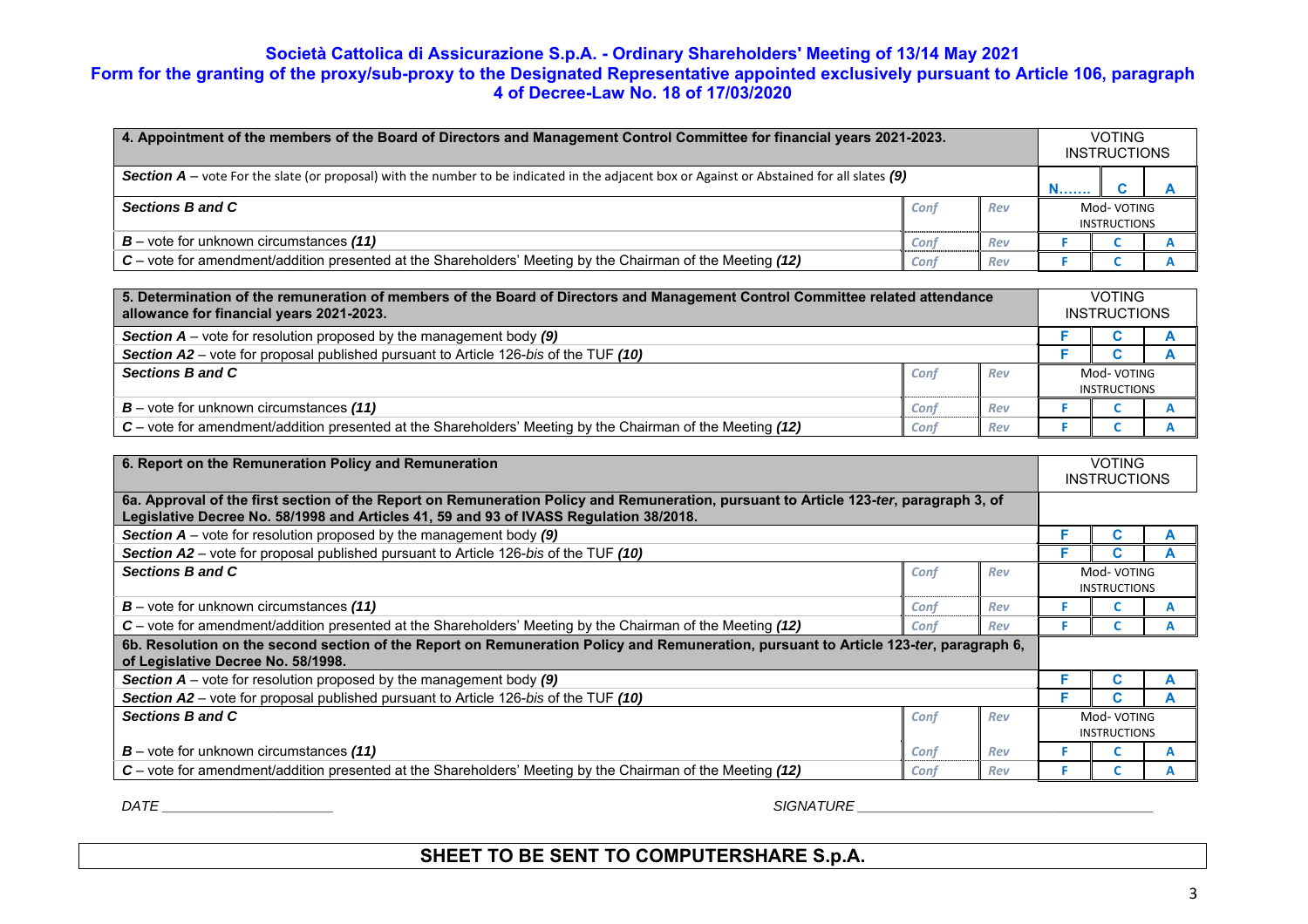| 7. Compensation plans based on financial instruments.                                                      |      |     |                     | <b>VOTING</b><br><b>INSTRUCTIONS</b> |  |  |
|------------------------------------------------------------------------------------------------------------|------|-----|---------------------|--------------------------------------|--|--|
| <b>Section A</b> – vote for resolution proposed by the management body $(9)$                               |      |     |                     |                                      |  |  |
| Section A2 – vote for proposal published pursuant to Article 126-bis of the TUF (10)                       |      |     |                     |                                      |  |  |
| Sections B and C                                                                                           | Conf | Rev | Mod-VOTING          |                                      |  |  |
|                                                                                                            |      |     | <b>INSTRUCTIONS</b> |                                      |  |  |
| $B$ – vote for unknown circumstances (11)                                                                  | Conf | Rev |                     |                                      |  |  |
| C – vote for amendment/addition presented at the Shareholders' Meeting by the Chairman of the Meeting (12) | Conf | Rev |                     |                                      |  |  |

| 8. Authorisation to purchase and dispose of treasury shares in accordance with the law. Related and consequent resolutions. |      |     |                                    | <b>VOTING</b><br><b>INSTRUCTIONS</b> |  |
|-----------------------------------------------------------------------------------------------------------------------------|------|-----|------------------------------------|--------------------------------------|--|
| <b>Section A</b> – vote for resolution proposed by the management body (9)                                                  |      |     |                                    |                                      |  |
| Section A2 – vote for proposal published pursuant to Article 126-bis of the TUF (10)                                        |      |     |                                    |                                      |  |
| Sections B and C                                                                                                            | Conf | Rev | Mod- VOTING<br><b>INSTRUCTIONS</b> |                                      |  |
| $B$ – vote for unknown circumstances (11)                                                                                   | Conf | Rev |                                    |                                      |  |
| C – vote for amendment/addition presented at the Shareholders' Meeting by the Chairman of the Meeting (12)                  | Conf | Rev |                                    |                                      |  |

### **Potential liability action**

| Vote on any liability action proposed by shareholders pursuant to Article 2393, paragraph 2, of the Italian Civil Code during the discussion of |  |  |
|-------------------------------------------------------------------------------------------------------------------------------------------------|--|--|
| the financial statements.                                                                                                                       |  |  |

 $\mathsf{DATE} \_\_\_\_\_\_\_\_\_$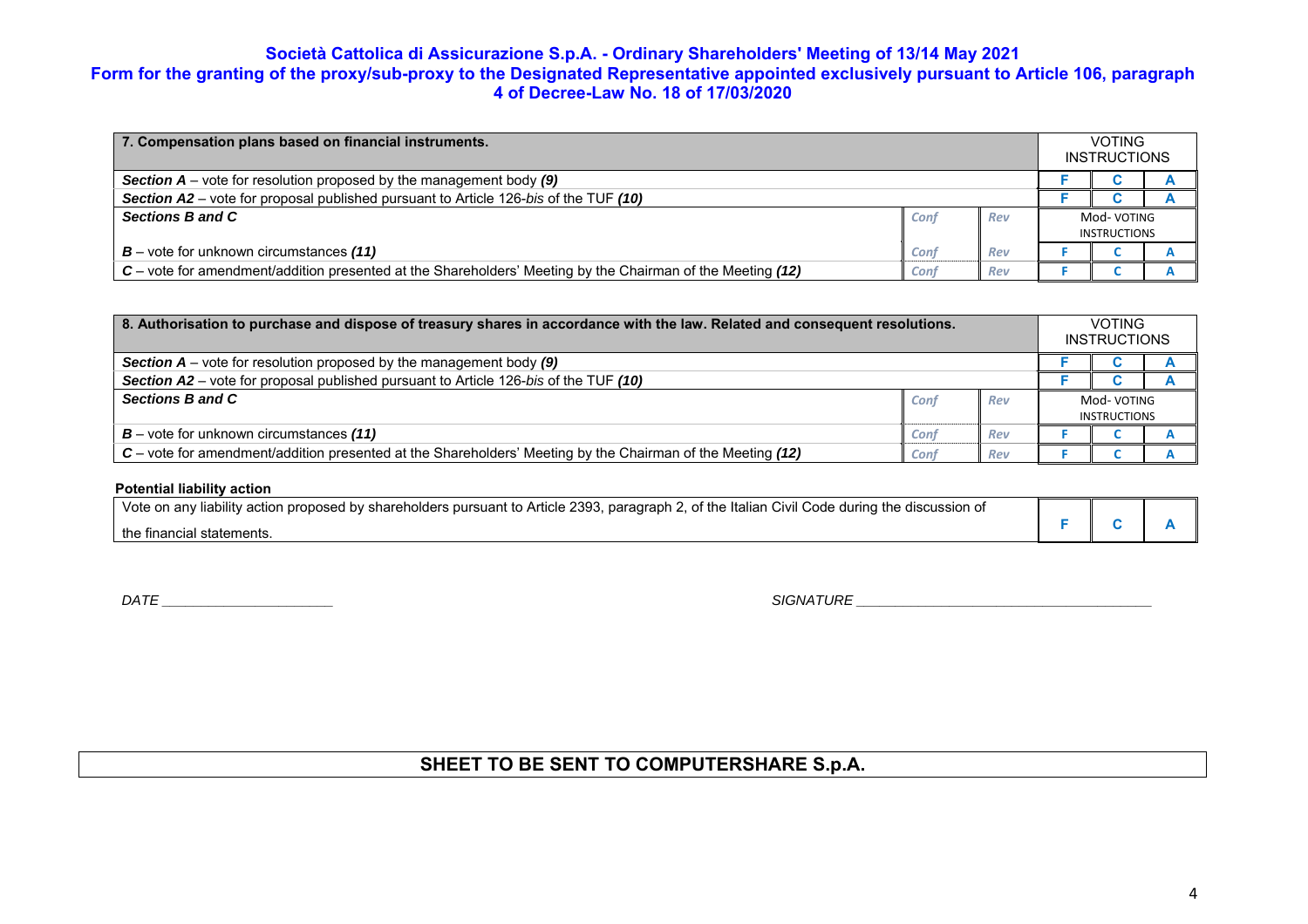### *Notes on compilation and transmission*

- *1. The proxy form with the voting instructions duly completed, dated and signed, together with an identity document and any documentation proving the powers of signature (including a*  copy of the proxy received and a photocopy of the Grantor's identity document if acting as a proxy), must be received by Computershare S.p.A. by the deadline indicated in the notice of *meeting in any of the following ways:* 
	- **a.** by sending to the email address cattolica@pecserviziotitoli.it a copy of the above documentation reproduced electronically (PDF format), either by certified email or by ordinary email. If sent by ordinary email, all documentation must also be sent by registered letter with acknowledgement of receipt to the offices of Computershare S.p.A., Via Monte Giberto *33, 00138 Rome. Grantors with an FEA (qualified or digital electronic signature) can send the copy of the proxy reproduced digitally with an Advanced Electronic Signature also by ordinary email, to cattolica@pecserviziotitoli.it.*
	- **b.** Registered mail with acknowledgement of receipt sent to the registered office of Computershare S.p.A. at Via Monte Gilberto 33, 00138 Rome.

*If the proxy form is sent in ways and at times other than those indicated above, the proper conferral of the proxy to the Designated Representative cannot be guaranteed.* 

*For any information, please contact Computershare S.p.A. on +39 02 124128 810 between 10:00 am and 1:00 pm and 2:00 pm and 5:00 pm Monday to Friday, or by email at cattolica@pecserviziotitoli.it*

*2. Please specify the status of the signatory of the proxy form and attach, if necessary, documentation proving powers of signature.* 

- *3. To be completed only if the holder of the shares is not the signatory of the proxy form, mandatorily indicating all the relevant details.*
- *4. Please provide the securities account number and the ABI and CAB codes of the depositary intermediary or its name, as found in the securities file statement.*
- *5. Any reference to the communication sent by the intermediary and its name.*
- *6. Please provide details of a valid identity document of the signatory of the proxy form.*
- *7. Please provide the full name of the signatory of the proxy form and the voting instructions.*

*8. Pursuant to Article 135-undecies, paragraph 3, of Legislative Decree No. 58/98, "Shares for which a proxy has been granted, including a partial proxy, shall be included for the regular constitution of the Shareholders' Meeting. In relation to proposals for which voting instructions have not been given, the shares are not included in the calculation of the majority and the capital required for approval of resolutions".* 

*9. The resolutions proposed at the Shareholders' Meeting, which are summarised below, are provided in the Reports and documents published on the Company's corporate website at http://www.cattolica.it/home-corporate in the "Governance" section; Computershare S.p.A., as the Designated Representative, has no personal interest or interest on behalf of third parties in the aforementioned proposals but, in the event of unknown circumstances or in the event of amendment or addition to the proposals submitted to the Shareholders' Meeting, does not intend*  to cast any vote other than that indicated in the instructions. The vote is cast by ticking the box for either F (for), C (against) or A (abstained). With reference to item 4 on the *Shareholders' Meeting agenda, a vote in favour is cast by entering in box no.... the identification number of the slate (obtained from the Company's website) to which the vote is to be awarded.* 

10. Section A2, where present, collects voting instructions if, within the deadline and where permitted, an **alternative, complementary** or **supplementary** resolution proposal is submitted and published by the administrative body. The Designated Representative will cast a vote on each of the proposals put to the vote at the Shareholders' Meeting according to the instructions given, as the Grantor has sole responsibility for expressing voting wishes consistent with any (alternative or complementary) proposals that are published.

*11. If resolutions not provided for in proposals published by the legal deadline are put to the vote, the Designated Representative may not cast any vote without instructions.* 

*Therefore, in the event that significant circumstances arise that amend or supplement the proposals published, not known at the time of granting the proxy which cannot be communicated to the Grantor and which may change the latter's voting intentions, the Grantor may provide advance voting instructions in Sections B and C by choosing between: Conf (confirmation), Rev (revocation) or Mod (amendment) of the voting instruction already given. If no choice is made, the Section A voting instructions are deemed confirmed.* 

In particular, if a resolution replacing that published is submitted to the Shareholders' Meeting and put to the vote (or an alternative resolution if the original resolution fails to obtain the majority of votes *necessary for its approval) the Grantor may set out in Section C voting instructions replacing or supplementing those in Section A.*

12. Voting instructions given in relation to the various characteristics of the proposer indicated in Section C may also be identical to each other, but shall only oblige the Designated *Representative to cast a vote if the proposer meets the requirements indicated in the relevant instruction.* 

Absent a proposed resolution of the management body, the Shareholders' Meeting will be called on to approve a **supplementary** proposal presented at the Shareholders' Meeting. Voting *instructions are therefore collected by the Designated Representative in Section C as the sole expression of vote on the proposals submitted by the person indicated therein.*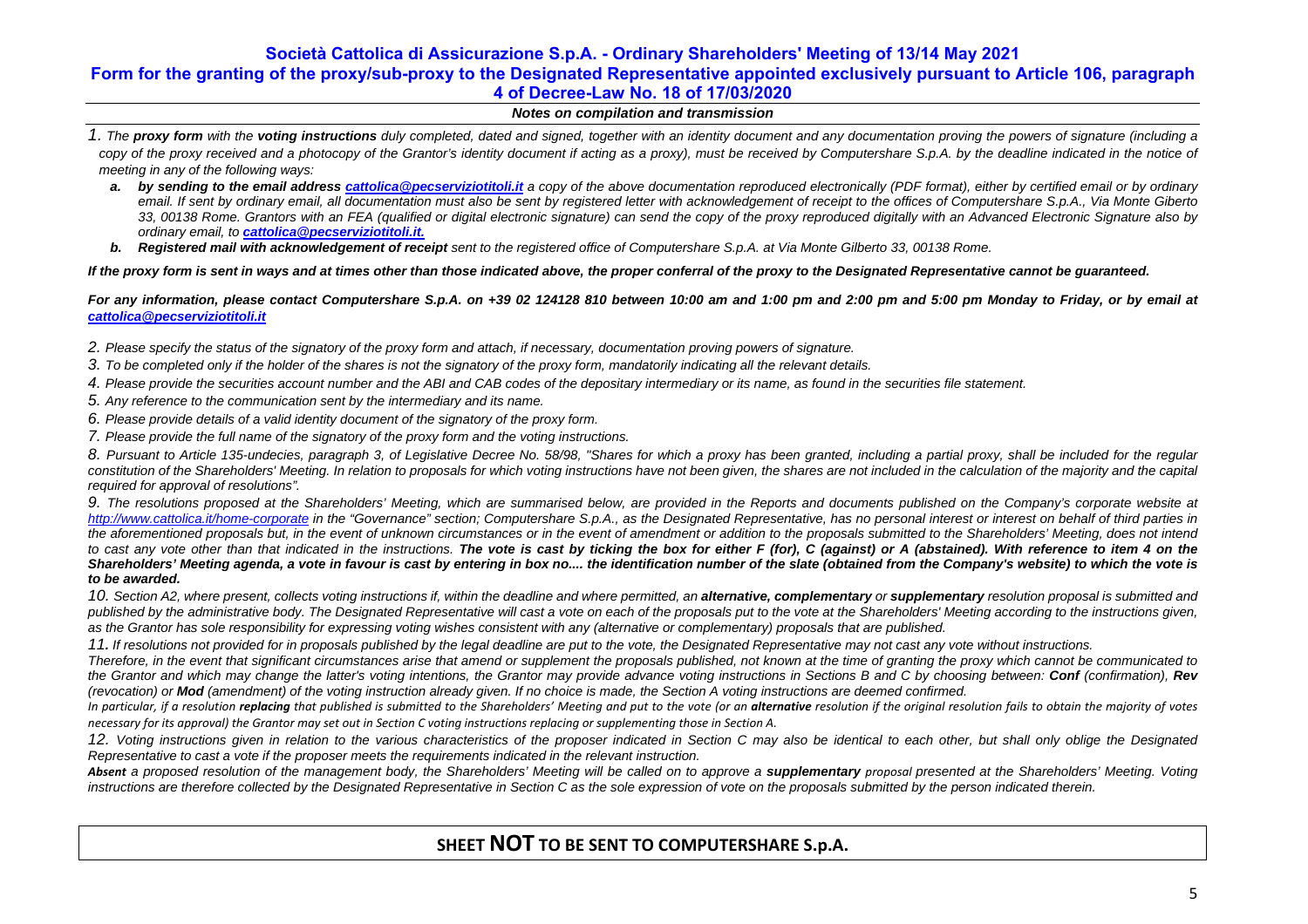## **Legislative Decree No. 58/98 (TUF)**

### **Article 126-***bis*

### *(Addition to the agenda of the Shareholders' Meeting and submission of new proposed resolutions)*

1. Shareholders who, including jointly, represent at least one fortieth of the share capital may, within ten days of the publication of the notice of the Shareholders' Meeting, or within five days in the case of a meeting pursuant to Article 125-*bis,* paragraph 3 or Article 104, paragraph 2, request additions to the list of items to be discussed, indicating in the request the additional items that they propose, or may submit proposed resolutions on items already on the agenda. The requests, together with the certification attesting to the ownership of the shareholding, shall be submitted in writing, including by post or electronically, in compliance with any requirements strictly necessary for the identification of the requesting parties indicated by the company. Any person with the right to vote may individually submit proposed resolutions to the Shareholders' Meeting. For mutual companies, the amount of capital is determined by the Articles of Association, including by way of derogation from Article 135.

2. Pursuant to paragraph 1, information shall be provided on the additions to the agenda or the submission of further proposed resolutions on matters already on the agenda in the same manner as for publication of the notice of the Shareholders' Meeting at least 15 days before the date set for the Shareholders' Meeting. The additional proposed resolutions on matters already on the agenda are made available to the public by the methods indicated in Article 125–*ter*, paragraph 1, when the notice of submission is published. The deadline shall be reduced to seven days for a Shareholders' Meeting called pursuant to Article 104, paragraph 2, or for a Shareholders' Meeting called pursuant to Article 125-*bis*, paragraph 3.

3. Items may not be added to the agenda for matters on which the Shareholders' Meeting adopts resolutions, pursuant to law, proposed by the management body or on the basis of a draft or report produced by it, other than those indicated in Article 125-*ter*, paragraph 1.

4. Shareholders requesting additions to the agenda under paragraph 1 must also prepare a report stating the reasons for the proposed resolutions on the matters that they put forward for discussion or the reasons for the additional resolutions proposed on matters already on the agenda. The report shall be sent to the management body within the deadline for submission of the application for additions. The management body will make the report available to the public together with any of its own assessments, at the time of publication of the notice of addition or submission, according to the procedures set out in Article 125-*ter,* paragraph 1.

5. If the management body or, if it fails to act, the Board of Statutory Auditors, the Supervisory Board or the Management Control Committee, does not add the new matters or proposals submitted to the agenda pursuant to paragraph 1, the court, having heard the members of the management and control bodies, if the refusal to act is unjustified, shall order inclusion of the addition by decree. The decree shall be published in the manner provided for by Article 125-*ter*, paragraph 1.

#### **Article 135-***novies*

### **(Representation at the Shareholders' Meeting)**

1. Persons entitled to vote may indicate a single representative for each Shareholders' Meeting, without prejudice to the right to indicate one or more substitutes.

2. By way of derogation from paragraph 1, persons entitled to vote may delegate a different representative for each of the accounts recording movements in financial instruments for which the notification provided for in Article 83-*sexies* has been made.

3. By way of derogation from paragraph 1, if the person indicated as the holder of the shares in the notice required by Article 83-*sexies* is acting, including through fiduciary ownership, on behalf of his or her own clients, he or she may indicate as a representative the persons on behalf of whom he or she is acting or one or more third parties designated by such persons.

4. If the delegation provides for this right, the proxy may be replaced by a person of his or her own choosing, without prejudice to compliance with Article 135-*decies*, paragraph 3, and without prejudice to the right of the representative to indicate one or more substitutes.

5. The representative may, in place of the original, deliver or transmit a copy of the proxy, including electronically, certifying under his or her own responsibility that the proxy conforms to the original and confirming the identity of the Grantor. The representative shall retain the original proxy form and keep track of any voting instructions received for one year from the date of the end of the Shareholders' Meeting proceedings.

6. The proxy may be granted by electronic document signed in electronic form pursuant to Article 21, paragraph 2, of Legislative Decree No. 82 of 7 March 2005. The Company shall indicate in its Articles of Association at least one form of electronic notification of the proxy.

7. Paragraphs 1, 2, 3 and 4 shall also apply in the case of transfer of shares by proxy.

8. This is without prejudice to Article 2372 of the Italian Civil Code. By way of derogation from Article 2372, second paragraph, of the Italian Civil Code, asset management companies, SICAVs and harmonised management companies, as well as non-EU entities engaged in collective asset management activities, may grant representation for several Shareholders' Meetings.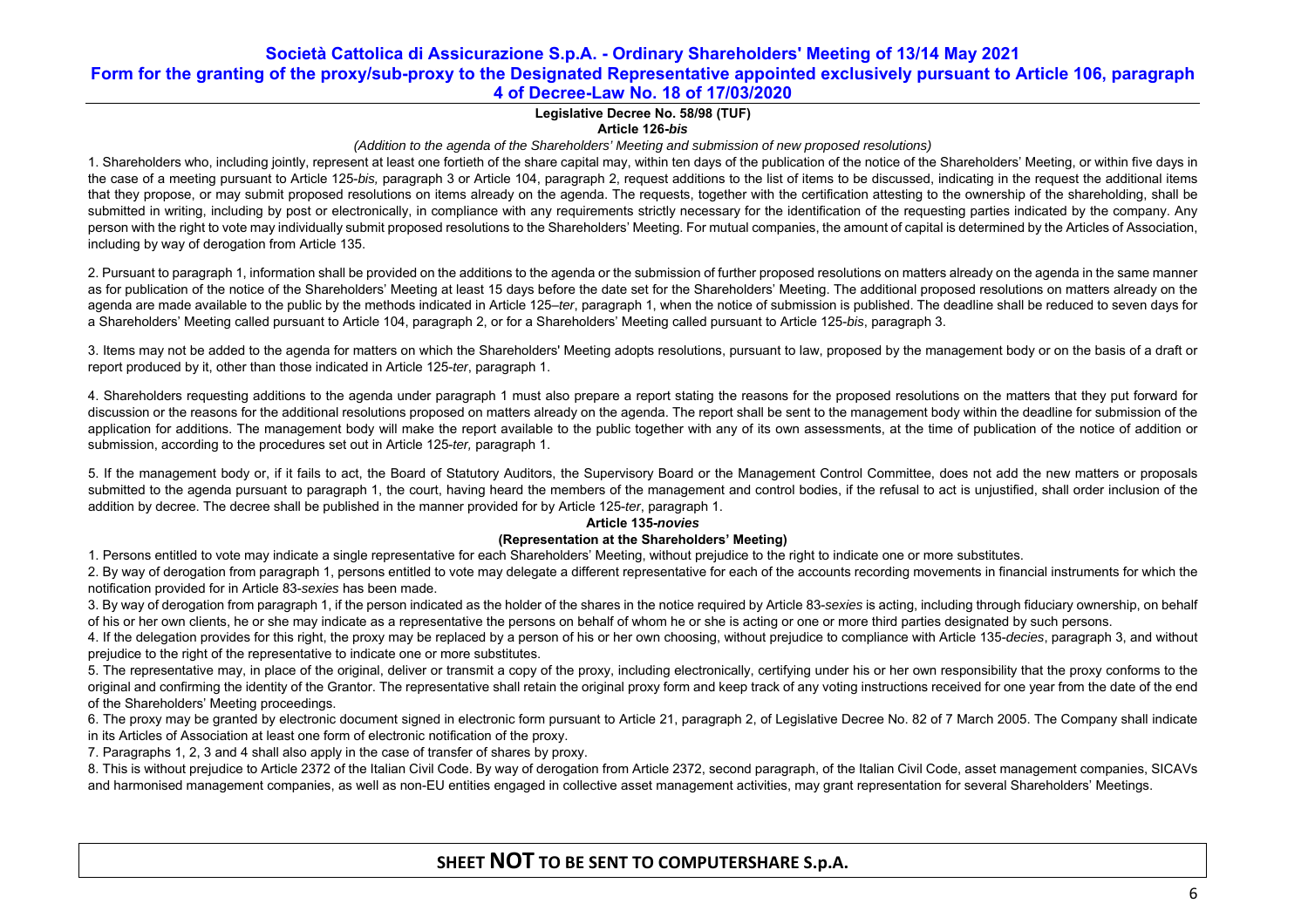### **Article 135***-decies*

### *(Conflict of interest of representative and substitutes)*

1. The granting of a proxy to a representative in a situation of a conflict of interest is permitted provided that the representative informs the shareholder in writing of the circumstances resulting in the conflict and provided that there are specific voting instructions for each resolution in relation to which the representative must vote on behalf of the shareholder. The burden of proof of having informed the shareholder of the circumstances giving rise to the conflict of interest is incumbent on the representative. The second paragraph of Article 1711 of the Italian Civil Code shall not apply.

2. For the purposes of this Article, a conflict of interest occurs where the representative or substitute:

*a)* controls, including jointly, the company or is controlled, including jointly, or is subject to joint control with the company;

*b*) is an affiliate of or exercises significant influence over the company, or the company exercises significant influence over the representative:

*c)* is a member of the management or supervisory body of the company or of the persons indicated in the letters *a)* and *b)*;

*d)* is an employee or auditor of the company or of the persons referred to in *a)*;

*e)* is the spouse, relative by blood or marriage, within the fourth degree, of the persons indicated in letters *a)* to *c)*;

*f)* is linked to the company or persons indicated in letters *a)*, *b)*, *c)* and *e)* by freelance or employment relationships or other financial relationships that compromise independence.

3. Substitution of the representative by a person having a conflict of interest is only permitted if the substitute is appointed by the shareholder. Paragraph 1 shall apply in such cases. The obligations of communication and the burden of proof remain incumbent on the representative.

4. This Article shall also apply in the case of transfer of shares by proxy.

### **Article 135***-undecies*

*(Representative appointed by a listed company)* 

1. Unless otherwise provided by the Articles of Association, listed companies shall designate for each Shareholders' Meeting a party to which shareholders may grant, by the end of the second open trading day on the market preceding the date set for the meeting, including on a call after the first, a representative with voting instructions for some or all of the proposals on the agenda. The proxy shall only be effective in relation to proposals for which voting instructions are given.

2. The proxy is granting through the signing of, a proxy form the content of which is governed by Consob regulations. The granting of the proxy shall not entail any costs for the shareholder. The proxy and the voting instructions may always be revoked within the deadline indicated in paragraph 1.

3. Shares for which a proxy has been granted, in whole or in part, are included in the calculation of the Shareholders' Meeting quorum. For proposals for which voting instructions have not been given, the shares are not included in the calculation of the majority and the proportion of capital required for the approval of resolutions.

4. The person designated as a representative must disclose any interest with regard to the proposed resolutions on the agenda on their own behalf or that of a third party. The representative shall also maintain the confidentiality of the content of voting instructions received until the ballot is opened, without prejudice to the possibility of disclosing such information to its employees and auxiliaries, who are bound by an equivalent duty of confidentiality. No proxies shall be granted to the person designated as representative except in compliance with this Article.

5. With the regulations referred to in paragraph 2, Consob may establish cases in which a representative not in any of the circumstances specified in Article 135-*decies* may cast a vote that is different from that indicated in the instructions.

### *DECREE-LAW No. 18 of 17 March 2020 - Article 106*

*(Rules on the conduct of the Company's Shareholders' Meetings)* 

… omissis …

4. Companies with listed shares may designate a representative to attend ordinary or extraordinary Shareholders' Meetings as provided in Article 135-*undecies* of Legislative Decree No. 58 of 24 February 1998, even if the Articles of Association provide otherwise. The same companies may also provide in the notice of meeting that participation in the Shareholders' Meeting shall take place exclusively through the Designated Representative pursuant to Article 135-*undecies* of Legislative Decree No. 58 of 24 February 1998; the said Designated Representative may also be granted proxies or sub-delegated proxies pursuant to Article 135-*novies* of Legislative Decree No. 58 of 24 February 1998, by way of derogation from Article 135-*undecies*, paragraph 4, of the said decree.

5. Paragraph 4 also applies to companies admitted to trading on a multilateral trading platform and to companies with shares disseminated among the public to a significant extent. … omissis …